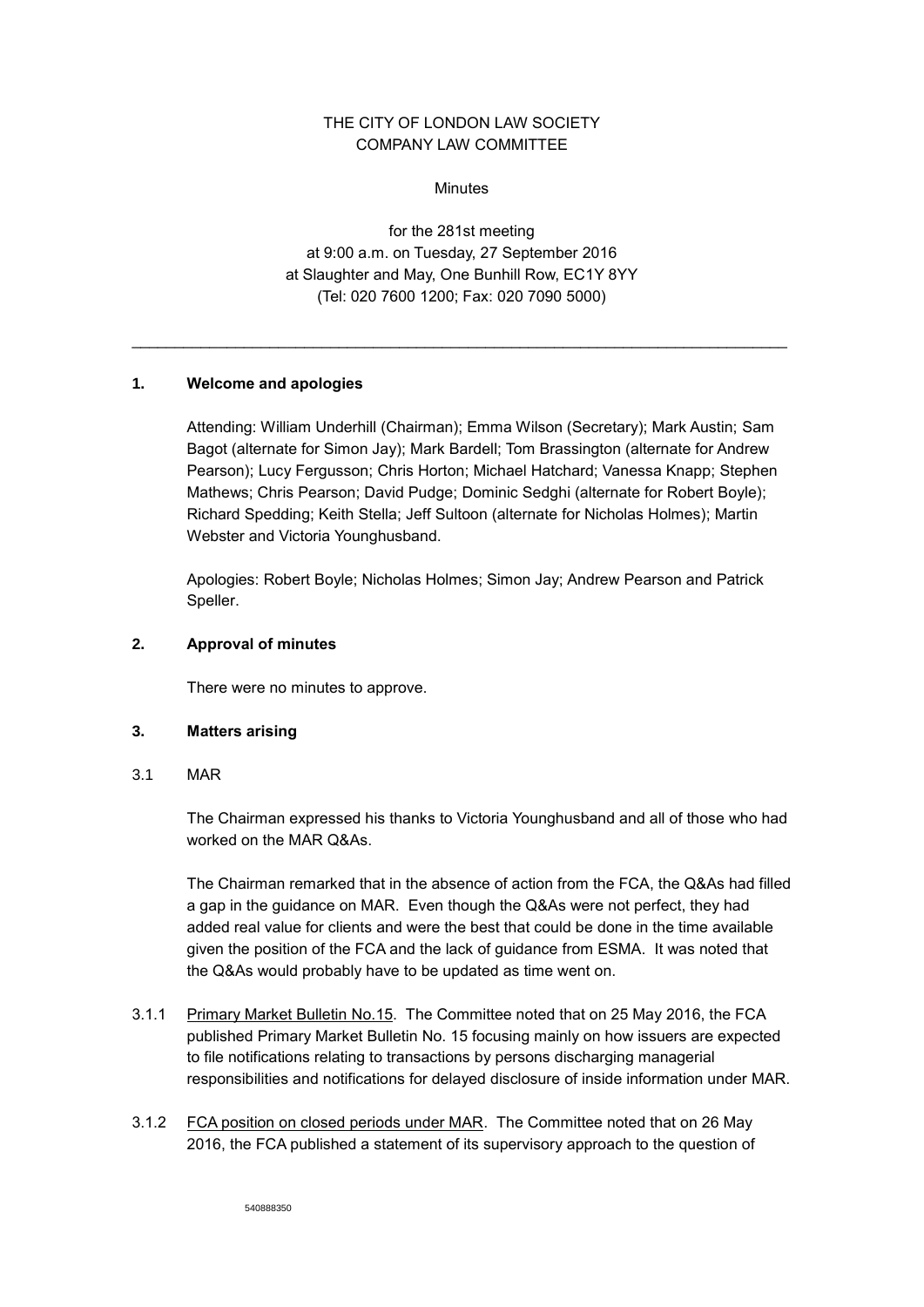whether the 30-day closed period requirement under Article 19(11) of MAR means that issuers that announce preliminary results need to impose closed periods before the announcement of preliminary results, before publication of the year-end report, or both. The statement was updated on 20 July 2016.

- 3.1.3 Regulations on market soundings. The Committee noted that on 17 June 2016, the Commission published the final delegated regulation supplementing MAR with regard to regulatory technical standards for the appropriate arrangements, systems and procedures for disclosing market participants conducting market soundings. It also published the regulation laying down implementing technical standards for market soundings**.**
- 3.1.4 Guidance on MAR. The Committee noted that on 24 June 2016, ICSA, the GC100 and the QCA jointly published a guidance note on MAR containing a two-part dealing code, a group-wide dealing policy, and a dealing procedures manual.
- 3.1.5 FCA publishes the Market Abuse Regulation Instrument (No 2) 2016. The Committee noted that on 24 June 2016, the FCA published the Market Abuse Regulation Instrument (No 2) 2016. This instrument amends several modules of the FCA handbook, including the Market Conduct sourcebook and the Listing Rules.
- 3.1.6 Amendment to MAR in Benchmarks Regulation. The Committee noted that on 29 June 2016, the regulation on indices used as benchmarks in financial instruments and financial contracts was published in the Official Journal.
- 3.1.7 Regulatory technical standards under MAR. The Committee noted that on 30 June 2016, the Commission published a delegated regulation supplementing MAR with regard to regulatory technical standards for the conditions applicable to buyback programmes and stabilisation measures. It also published implementing technical standards with regard to the technical means for appropriate public disclosure of inside information.
- 3.1.8 Financial Services and Markets Act 2000 (Market Abuse) Regulations. The Committee noted that on 30 June 2016, the Financial Services and Markets Act 2000 (Market Abuse) Regulations 2016/680 were published. The Regulations make a number of amendments to FSMA 2000, and to other primary and secondary legislation, for the purposes of implementing MAR.
- 3.1.9 Primary Market Bulletin No.16. The Committee noted that on 30 June 2016, the FCA published its Primary Market Bulletin No 16, which includes a consultation on proposed amendments to, and deletions of, its technical notes to reflect changes introduced by MAR. The response of the Listing Rules Joint Working party was published on 18 August 2016 and is available on the Committee's webpage.
- 3.1.10 Q&As on MAR. The Committee noted that on 5 July 2016, a Q&A was published by the Joint Working Parties for MAR, Takeovers and Share Plans as a suggested approach to implementing certain aspects of MAR. The second Q&A (relating to takeovers) was published on 16 August 2016.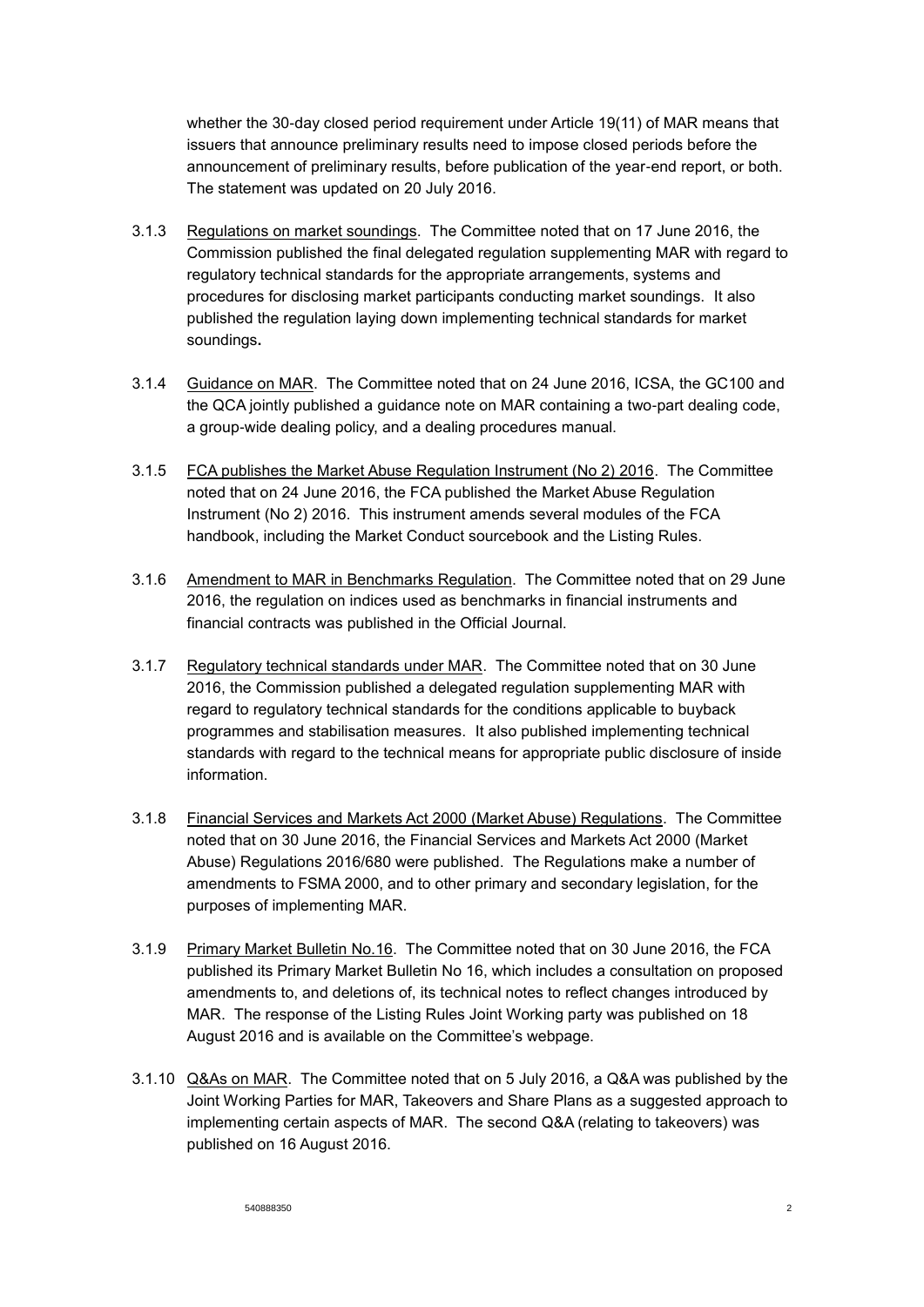- 3.1.11 ESMA Q&A on closed periods. The Committee noted that on 13 July 2016, ESMA published an updated version of its Q&A on MAR, which includes a new entry on the 30 day closed period requirement under Article 19(11) of MAR, reflecting the position of the FCA in its statement of supervisory approach on 26 May 2016.
- 3.1.12 ESMA guidelines on market soundings and delayed disclosure of inside information. The Committee noted that on 13 July 2016, ESMA published final guidelines clarifying the implementation of MAR for persons receiving market soundings and on the delayed disclosure of inside information.
- 3.1.13 AIM Regulation statement on closed periods and preliminary results. The Committee noted that on 2 August 2016, AIM Regulation published Inside AIM update confirming its position on the question of closed periods and preliminary results, with reference to the question in ESMA's Q&A on MAR. It also published FAQs for AIM companies and their nominated advisers on the disclosure obligations within MAR and the AIM Rules.
- 3.1.14 Corrigendum to MAR. The Committee noted that on 16 September 2016, the Council of the EU published a corrigendum (dated 14 September 2016) (9993/16) to MAR.
- 3.2 Directors' remuneration reporting guidance. The Committee noted that on 20 June 2016, the working group was asked to comment on the latest draft of the Directors' Remuneration Reporting Guidance by the GC100 and Investor Group. There were no additional comments from the working group.On 15 August 2016, the GC100 and Investor Group published a revised version of its Directors' Remuneration Reporting Guidance which replaces the previous version published in 2013.
- 3.3 Amendments to Tech 02/10. The Committee noted that on 23 June 2016, a joint working group from the Committee and the Law Society submitted a response to the ICAEW on the proposed amendments to Tech 02/10. The response is available on the Committee's webpage.
- 3.4 Availability of information during IPO process. The Committee noted that on 20 July 2016 the Prospectus Joint Working Party responded to the FCA discussion paper on availability of information during the IPO process (DP16/3). The response is available on the Committee's webpage**.** A meeting with Andrew Brooke of AFME and members of the Committee had been arranged for 10.30 a.m. on 27 September 2016.
- 3.5 PSC Tricky Questions. The Chairman noted that the list of "PSC Tricky Issues" had been circulated with the agenda and would be sent to BEIS once the Chairman had reviewed it. The Chairman asked if the PSC regime was perceived to be causing problems. The Committee's view was that, in general, it was not although there remained some difficult points.
- 3.6 Guidance on electronic signatures. The Committee noted that on 25 July 2016 the joint working party published guidance on electronic signatures. The Chairman noted that the issue of electronic signatures had been resolved satisfactorily. The Committee noted that generally electronic signatures were not being used in corporate transactions although they were being used in some banking transactions.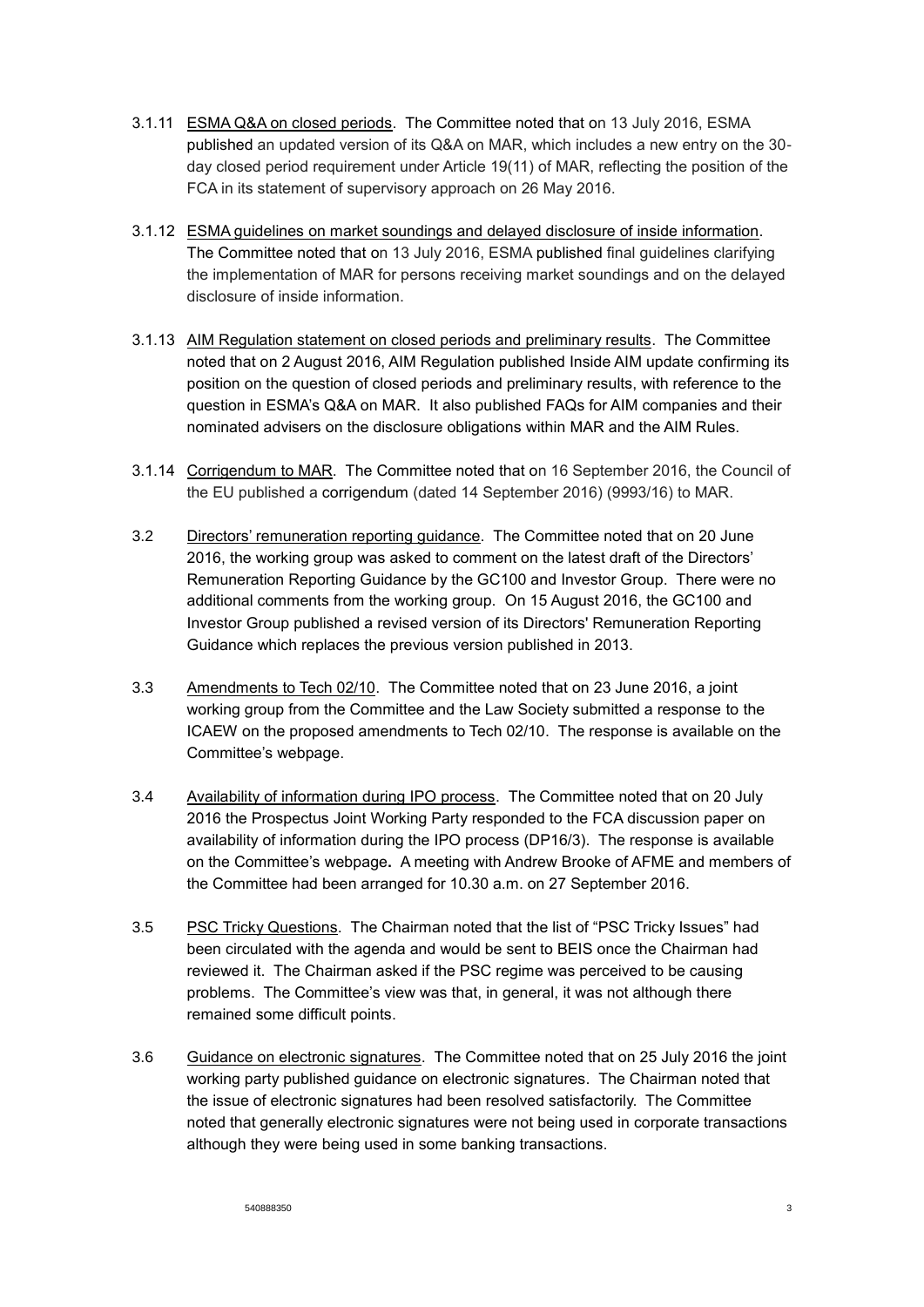- 3.7 Takeover Code: Response statement on communication and distribution of information. The Committee noted that on 14 July 2016, the Code Committee of the Takeover Panel published its response statement (RS 2016/1) following its consultation (PCP 2016/1) on proposed amendments to the Code in relation to the communication and distribution of information and opinions during an offer by, or on behalf of, an offeror or offeree company.
- *3.8* LAPFF press release. The Committee noted that the LAPFF (backed by George Bompas QC) is pursuing its debate with the FRC (backed by Martin Moore QC) about the disclosure of distributable profits in company accounts. On 1 September 2016, the LAPFF published a press release announcing that it had send a letter to chairmen of FTSE 350 companies urging them to disregard the FRC's position on the "true and fair view" test because the government did not back the financial regulator. The unanimous view of the Committee was that the FRC's view was correct.
- 3.9 Consultation on Fourth Anti-Money Laundering Directive. The Committee noted that on 5 September 2016, HM Treasury published a paper on European Commission proposals to amend the Fourth Anti-Money Laundering Directive. The paper discusses the proposal to reduce the beneficial ownership criteria in certain cases from 25 per cent. to 10 per cent. On 15 September 2016, HM Treasury published a consultation paper on the transposition of the Fourth Anti-Money Laundering Directive. The requirements of the directive must come into effect through national law by 26 June 2017.

It was noted by the Chairman that the Commission proposals to amend the Fourth Anti-Money Laundering Directive included reducing the beneficial ownership criteria from 25 per cent. to 10 per cent. It was noted that this only applied to "passive non-financial entities" and so would not affect all companies.

The Chairman noted that a joint working party with the Law Society would be set up to respond to the consultation.

3.10 New Prospectus Regulation. The Committee noted that on 15 September 2016, the European Parliament adopted, with amendments, the Commission's proposal for a new Prospectus Regulation to replace the Prospectus Directive.

# **4. Discussions**

- 4.1 Brexit. The Committee discussed the implications of Brexit on company law and capital markets. The following issues were raised:
	- It would take some time to untangle UK law from EU law even on the assumption that there would be a general saving provision which would incorporate the relevant provisions from EU law into UK law.
	- Concepts such as "Home State" would need to be identified and it would need to be clear how they should be interpreted once the UK leaves the EU. References to EU legislation would also need careful thought as although the UK aspects of the legislation could be dealt with by any saving provisions, the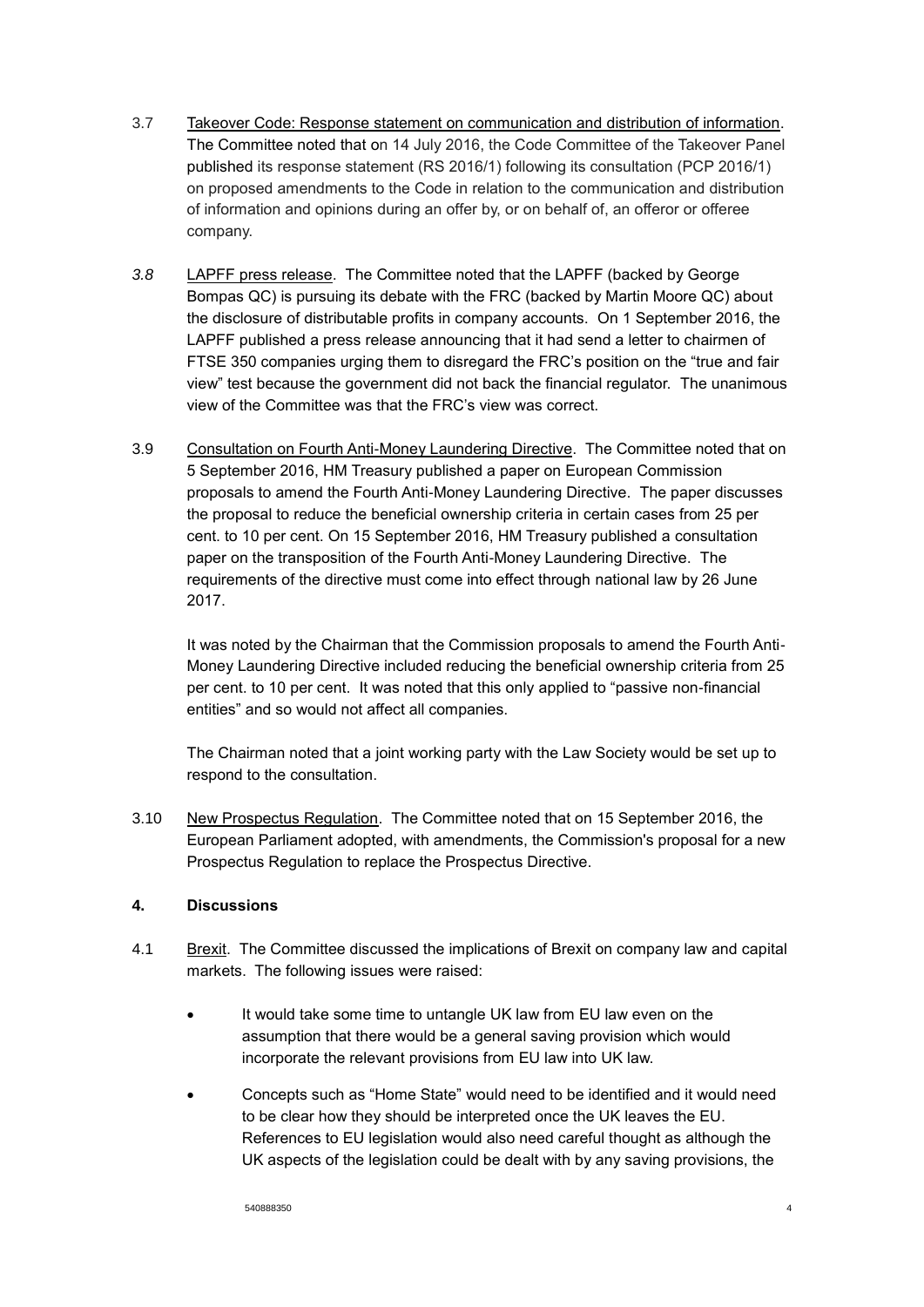European legislation to which it referred would not be dealt with in this manner. Determining the consequences of these interactions was very challenging.

 Where EU regulations no longer have direct effect, some areas will need further thought. For example, what will happen to SEs incorporated in the UK? Will they continue to be SEs or will they be converted to public companies?

It was noted that the Government would need time to work out its position and strategy and that trying to force it to make decisions before that point could be counterproductive.

The Chairman remarked that the Committee could play a role in the Brexit planning and transition relating to company law and capital markets. The Chairman agreed to speak to the Government to offer the services of the Committee.

It was thought that a sensible approach for the Government would be to concentrate first on the saving provisions and the transitional arrangements to ensure continuity and then, post-Brexit, to consider what the UK might like to change. It was noted, however, that the discussions about what would change post-Brexit would have to commence before the UK left the European Union. The Committee, therefore, should put its position forward before Brexit and before the Government's position potentially becomes entrenched.

It was noted that the Committee could offer to help the Government identify areas where transitional provisions would be required and where the Government should focus its efforts.

4.2 IFRS 16 and borrowing limits. It was noted that IFRS 16 changed the accounting treatment of operating leases and that this was potentially an issue for those companies which had borrowing limits in their articles. It was noted that while at the time of an IPO investors appeared to attach little significance to the absence of borrowing limits, it was thought that the removal of borrowing limits in articles of companies which already had them would not be viewed favourably by investor bodies and that they would probably issue recommendations to vote against those resolutions. Victoria Younghusband offered to contact the investor bodies to check this point.

It was noted, however, that borrowing limits in articles had become very complicated and that they did not necessarily serve a useful purpose. A more useful method of dealing with borrowing issues would be for directors to put the company's appetite for borrowings for the coming year in the viability statement.

It was concluded that companies would have to look at the borrowing limits in the articles and decide whether to change the wording or perhaps to exclude operating leases from the relevant calculation.

4.3 Roundtable with FCA. Victoria Younghusband reported that the FCA had offered to meet the Committee to discuss post-MAR implementation issues and where further clarification was needed. Victoria also reported that the FCA had mentioned that ESMA had a long list of issues which it was considering. It was noted that it would be helpful to speak to the FCA before approaching ESMA with any questions.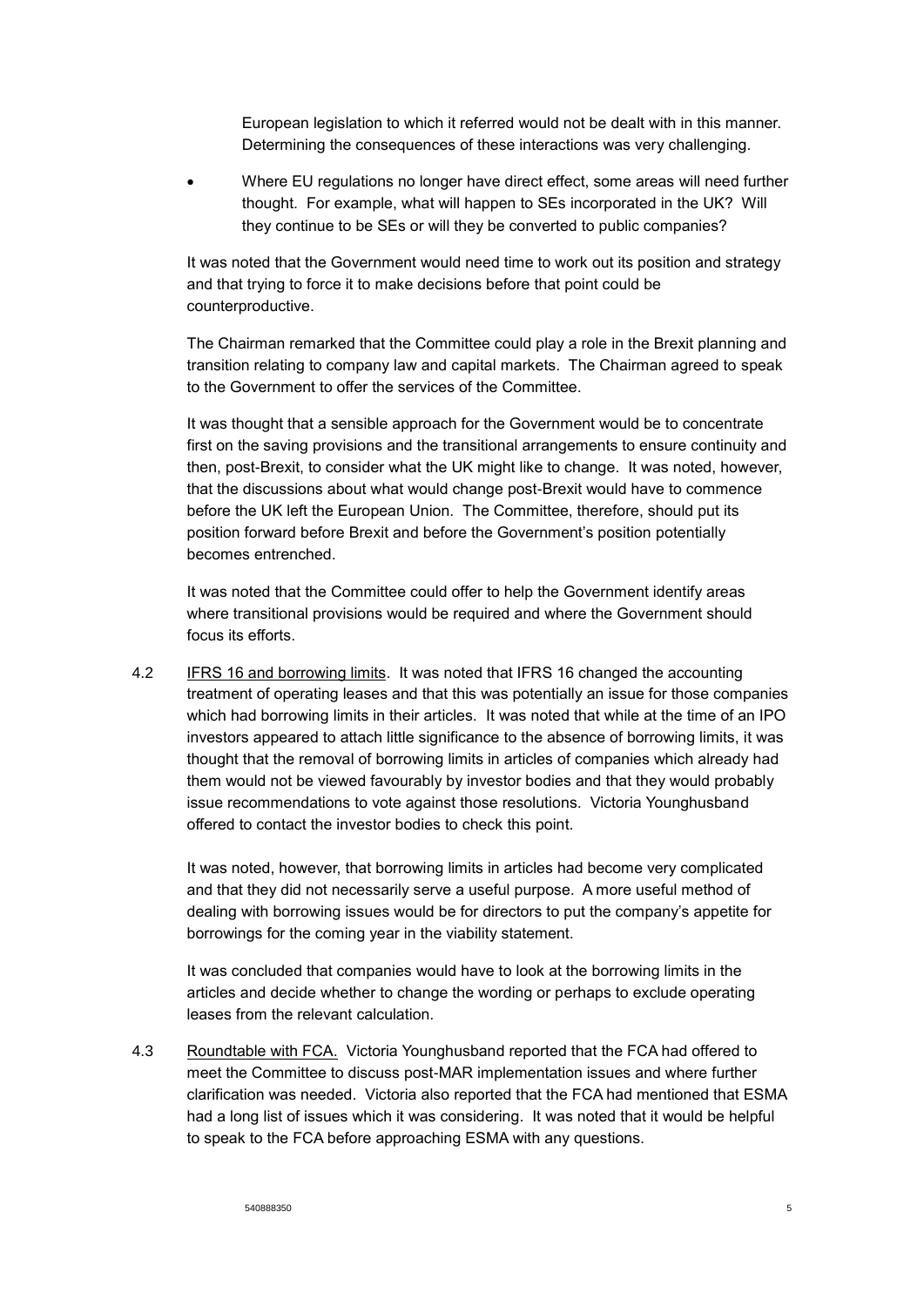Victoria asked the members of the Committee to send her any suggestions for issues to be discussed with the FCA

4.4 Commons inquiry on corporate governance. On 16 September 2016, the Business, Innovation and Skills House of Commons Select Committee launched an inquiry on corporate governance, focusing on executive pay, directors' duties, and the composition of boardrooms, including worker representation and gender balance in executive positions. The terms of reference include questions on each of the three focus areas.

The Chairman noted that the scope of the corporate governance inquiry was very broad and included putting workers' representatives on boards, governance issues and the effectiveness of s.172 CA 2006.

The Chairman reported that he had heard that advisory committees were being considered rather than workers' representatives on board. It was commented that the problem with workers on boards is that they have the same duties as directors and so must vote in the best interests of company. This can lead to workers voting for redundancies, for example.

It was also remarked that the Government was considering mandatory votes on pay on the discretionary elements of bonuses.

It was noted that Germany had worker representation on boards but that the German board structure was very different as it comprised two boards. Norway had unitary boards but it was noted that the worker representation did not always work well there.

4.5 UKLA liaison meeting. The Chairman reported that the UKLA had requested a meeting of the liaison committee. The Chairman requested that any suggestions for topics should be sent to Emma Wilson.

# **5. Recent developments**

5.1 Company Law

The Committee noted that the Registrar of Companies (Fees) (Amendment) Regulations 2016 (SI 2016/621) Regulations were published on 7 June 2016. They make changes to various fees levied by Companies House for filing and obtaining information.

The Committee noted that on 7 June 2016, the Companies and Limited Liability Partnerships (Filing Requirements) Regulations 2016 were published. These contain various company filing changes made by the Small Business, Enterprise and Employment Act 2015 to LLPs and unregistered companies.

The Committee noted that on 5 July 2016, the European Commission published a proposal for a directive to amend the Fourth Money Laundering Directive (2015/849) and the First Company Law Directive. The European Commission adopted these new measures to counter terrorism financing and increase the transparency of financial transactions and corporate entities in response to the leak of the Panama papers. The transparency proposals include reducing the criterion for beneficial ownership from 25%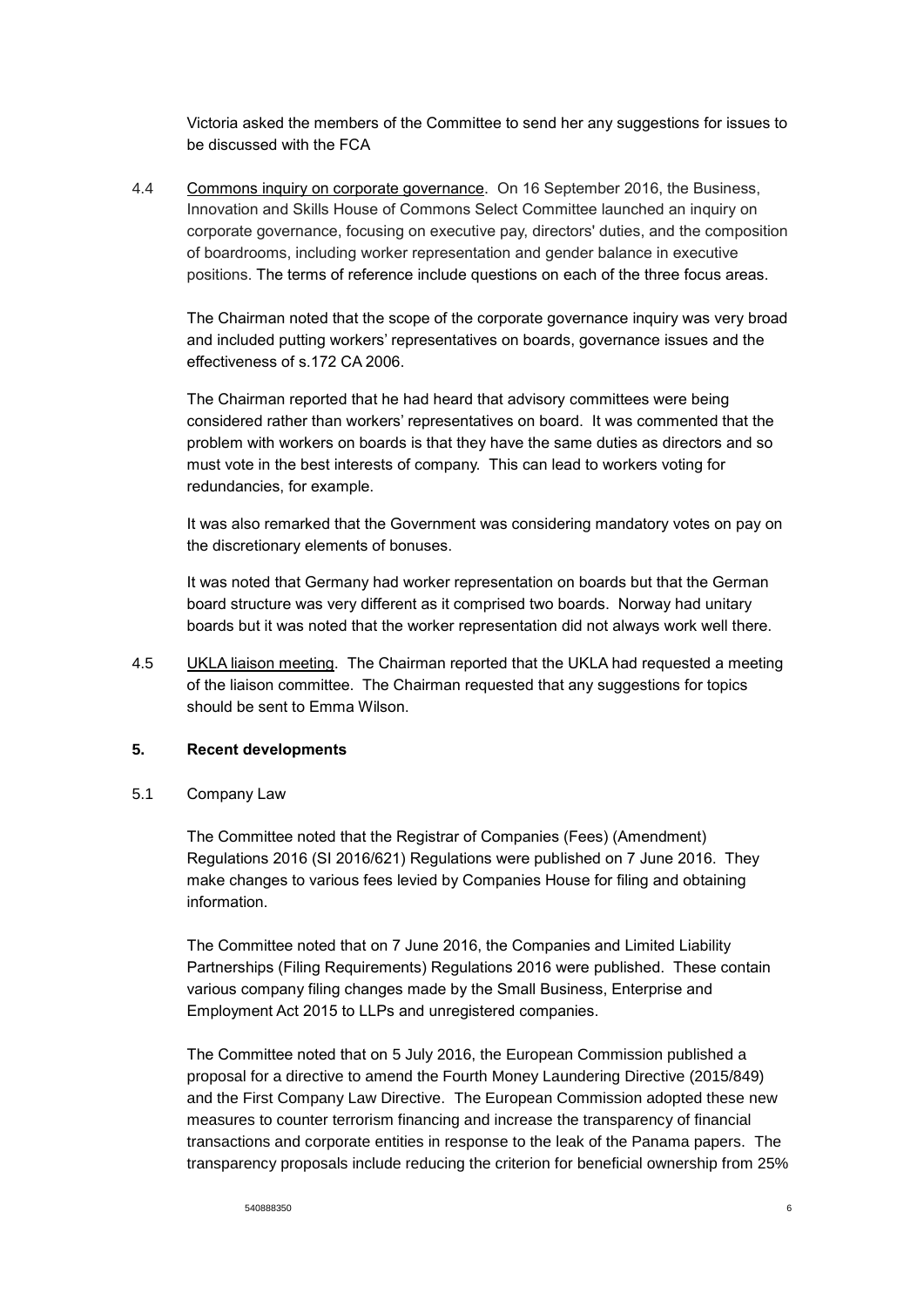to 10% with respect to passive non-financial entities (defined in Directive 2014/107/EU), as described in the Government Explanatory Memorandum.

The Committee noted that BEIS has advised that it expects the reporting of payment practices regulation to give effect to section 3 of the SBEE Act to be laid by early 2017, and that it expects the duty will come into force on 6 April 2017, applying to financial years starting on or after that date.

# 5.2 Corporate Governance

The Committee noted that on 20 May 2016, the Investment Association wrote to the chairs of FTSE companies informing them of its intention to "Amber Top" the re-election of non-executive directors of companies making significant changes to profit expectations and writing down the value of assets following the appointment of new management.

The Committee noted that on 23 May 2016, the FRC published a feedback statement, summarising responses to its October 2015 discussion paper on succession planning in companies to which the UK Corporate Governance Code applies.

The Committee noted that on 17 June 2016, the FRC published the final versions of the: UK Corporate Governance Code, its Guidance on Audit Committees, and the Ethical and Auditing Standards.

The Committee noted that on 21 June 2016, the European Confederation of Directors' Associations, in conjunction with PwC, published new guidance on audit committees focusing on the corporate governance implications of the changes required by Regulation (EU) No 537/2014 on the statutory audit of public-interest entities and Directive 2014/56/EU amending the Statutory Audit Directive.

The Committee noted that on 4 July 2016, the Investment Association published a revised version of its share capital management guidelines.

The Committee noted that on 13 July 2016, the QCA published its revised Remuneration Committee Guide for Small and Mid-size Quoted Companies.

The Committee noted on 26 July 2016, the Executive Remuneration Working Group published its final report recommending the need for increased flexibility for companies to choose the remuneration structure that is most appropriate for their business.

The Committee noted that following a consultation which was closed on 24 June 2016, on 19 September 2016, ICSA published a press release stating that it had issued new guidance about minute taking.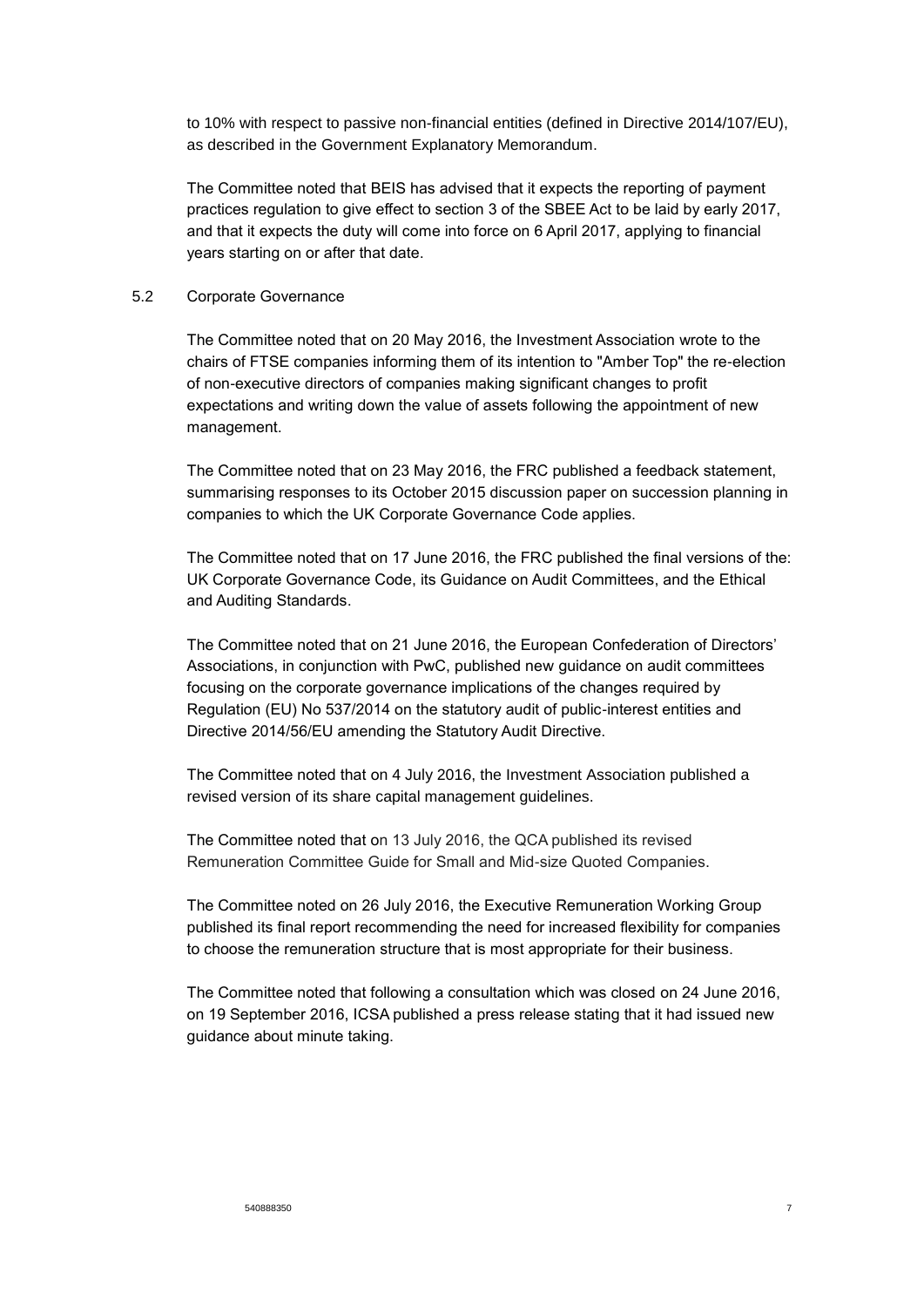#### 5.3 Reporting and Disclosure

The Committee noted that on 25 May 2016, the FRC published its FAQs and press release on ESMA's Guidelines on alternative performance measures, which came into force on 3 July 2016.

The Committee noted that on 7 June 2016, IOSCO published a report setting out its final statement on the disclosure of non-GAAP financial measures.

The Committee noted that on 30 June 2016, the FRC published an update to its June 2015 discussion paper on improving reporting by smaller listed and AIM quoted companies.

The Committee noted that on 14 July 2016, the Companies (Disclosure of Information) (Specified Persons) Regulations 2016 and explanatory memorandum were published, pursuant to the power of the Secretary of State under section 449(3) of the Companies Act 1985 to amend Schedule 15C to that Act.

The Committee noted that the Government Equalities Office (GEO) has confirmed that the publication of the final Equality Act 2010 (Gender Pay Gap Information) Regulations 2016 has been delayed. The GEO now envisages that the regulations will be laid before Parliament in the autumn, and will commence in April 2017.

#### 5.4 Equity Capital Markets

The Committee noted that on 24 May 2016, the Commission published a delegated regulation under MiFID II with regard to technical standards for the admission of financial instruments to trading on regulated markets.

The Committee noted that on 5 July 2016, the Association for Financial Markets in Europe published guidance on research meetings and material prior to the award of a capital markets mandate.

The Committee noted that on 1 July 2016, ICAP Securities & Derivatives Exchange published final revised ISDX Growth Market Rules for Issuers, following its consultation in June 2016.

The Committee noted that on 15 July 2016, ESMA published version 25 of its Questions and Answers: Prospectuses.

The Committee noted that on 29 July 2016, the FCA published Handbook Notice No 35 setting out its response to feedback received on its twelfth quarterly consultation. It also published the final instrument 2016/55 which is in the same form as the draft included in the consultation paper.

The Committee noted that on 31 August 2016, the delegated regulation setting out technical standards of the Transparency Directive regarding a European electronic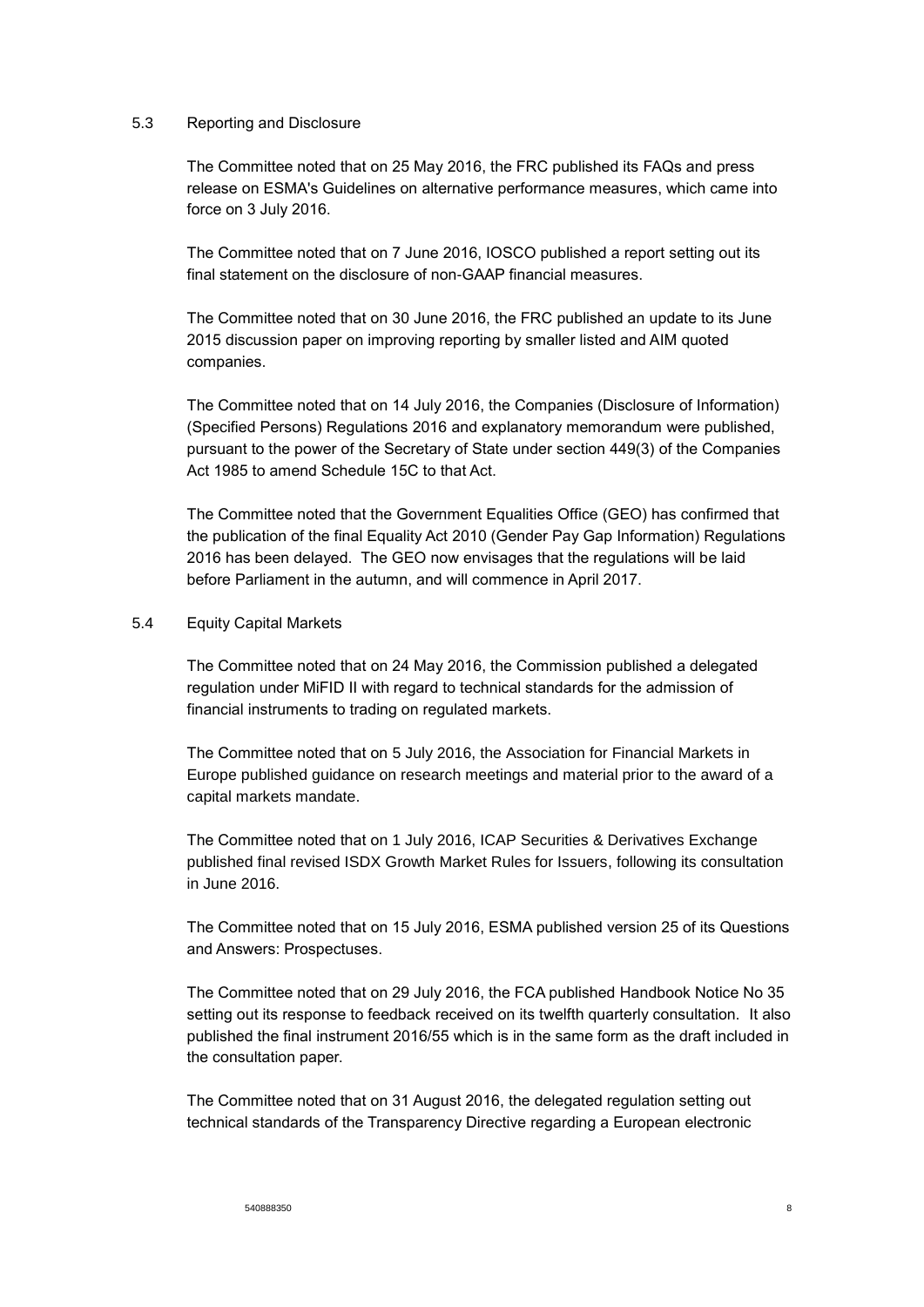access point to regulated information about all listed companies in the EU was published in the Official Journal.

# 5.5 UKLA

The Committee noted that on 16 June 2016, the FCA published the Disclosure Rules and Transparency Rules Sourcebook (Statutory Audit Amending Directive) Instrument 2016/40, which amends the DTRs in relation to audit committees, to reflect the requirements of Directive 2014/56/EU amending the Statutory Audit Directive.

The Committee noted that on 4 July 2016, the FCA published its thirteenth quarterly consultation paper, CP16/17.

The Committee noted that the UKLA revised guidance on submission of draft prospectuses. The UKLA has recently amended the guidance on its website regarding the submission of draft prospectuses for its review.

# 5.6 Accounting

The Committee noted that on 20 June 2016, the Statutory Auditors and Third Country Auditors Regulations 2016 and explanatory memorandum were published. The regulations are in substantially the same form as the revised draft regulations published on 24 May.

The Committee noted that on 8 July 2016 the FRC published its amendments to FRS 101 (Reduced Disclosure Framework) following its annual review, with minor and technical amendments since the draft amendments published for consultation in December. The FRC is also consulting on a further amendment to FRS 101, to remove the requirement for a qualifying entity to notify its shareholders in writing that it intends to take advantage of the disclosure exemptions in FRS 101. A similar, consequential, amendment is also proposed to FRS 102 (The Financial Reporting Standard applicable in the UK and Republic of Ireland).

The Committee noted on that 31 August 2016, the FRC announced the outcome of the disciplinary case relating to PwC and its audits of Cattles plc and Welcome Financial Services Limited for the year ended 31 December 2007.

# 5.7 Europe

The Committee noted that on 30 June 2016, the Directive amending the MiFID II Directive and the Regulation amending MiFIR, the Market Abuse Regulation and the CSD Regulation were published. Among other things, the Regulations postpone the implementation date of the MiFID II legislative package by one year to 3 January 2018..

The Committee noted that on 21 June 2016, the Council of the European Union announced it has agreed on the draft Anti-Tax Avoidance Directive, addressing tax avoidance practices commonly used by large companies. The directive is part of the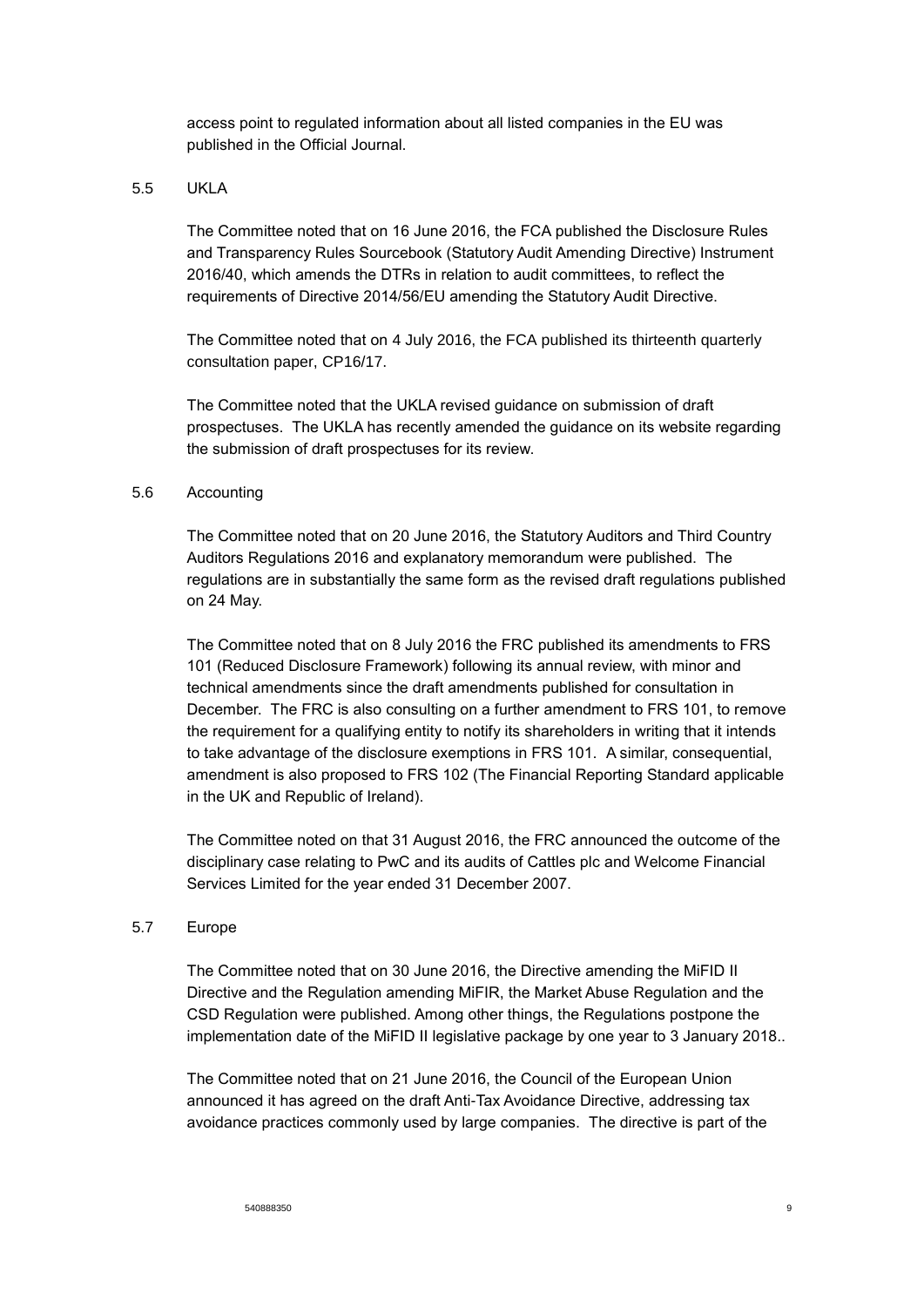Anti-Tax Avoidance Package adopted by the European Commission on 28 January 2016.

5.8 LSE

The Committee noted that on 22 June 2016, the London Stock Exchange published Market Notice N04/16 which sets out new revised Admission and Disclosure Standards. Amendments have been made to Schedule 6 (Admission to trading only).

5.9 Public M&A

The Committee noted that on 14 July 2016, the Takeover Panel and the Code Committee of the Panel published new Terms of Reference for the Hearings Committee and for the Code Committee, new Procedures for Amending the Takeover Code, new Rules of Procedure of the Hearings Committee, and amendments to the Introduction to the Code (Instrument 2016/3 and Instrument 2016/4).

## 5.10 Cases

The Committee noted the following cases:

- (A) *Teoco UK Ltd v Aircom Jersey 4 Ltd (unreported)*. The High Court has considered whether a buyer's warranty claims under a share purchase agreement were barred by contractual limitation of liability that required the buyers to give the sellers written notice of a claim setting out reasonable details of the claim as soon as reasonably practicable after it became aware of the claim. The court held that two letters sent by the seller did not constitute due notification under the agreement, as they failed to comply with the requirements of notice of claim provisions, including requirements about the content and form of the notice.
- (B) *Starbev GP Ltd v Interbrew Central European Holdings BV [2016] EWCA Civ 449*. The Court of Appeal has confirmed a High Court ruling on a dispute as to the meaning of the term "the purpose" in an agreement for the sale and purchase of a business. The seller argued that a certain post-completion transaction by the buyer was, under the terms of the sale agreement, "structured or undertaken … with the purpose of reducing the payments due to [the Seller]" and that as a result money was due to the seller. The issue turned on whether "the purpose" meant (1) "the sole purpose", (2) "the specified purpose, even if only one of many", or (3) "the dominant purpose". The Court of Appeal agreed that the High Court was entitled to rely in a commercial context on the principle in Hayes v Willoughby [2013] UKSC 17.
- (C) *Lungowe and others v Vedanta Resources plc and another [2016] EWHC 975 (TCC)*. This case considers the circumstances in which a parent company may be liable for the actions of a subsidiary in tort. This was a hearing of various preliminary issues relating to claims of personal injury, damage to property, loss of income and loss of amenity and enjoyment of land, arising out of alleged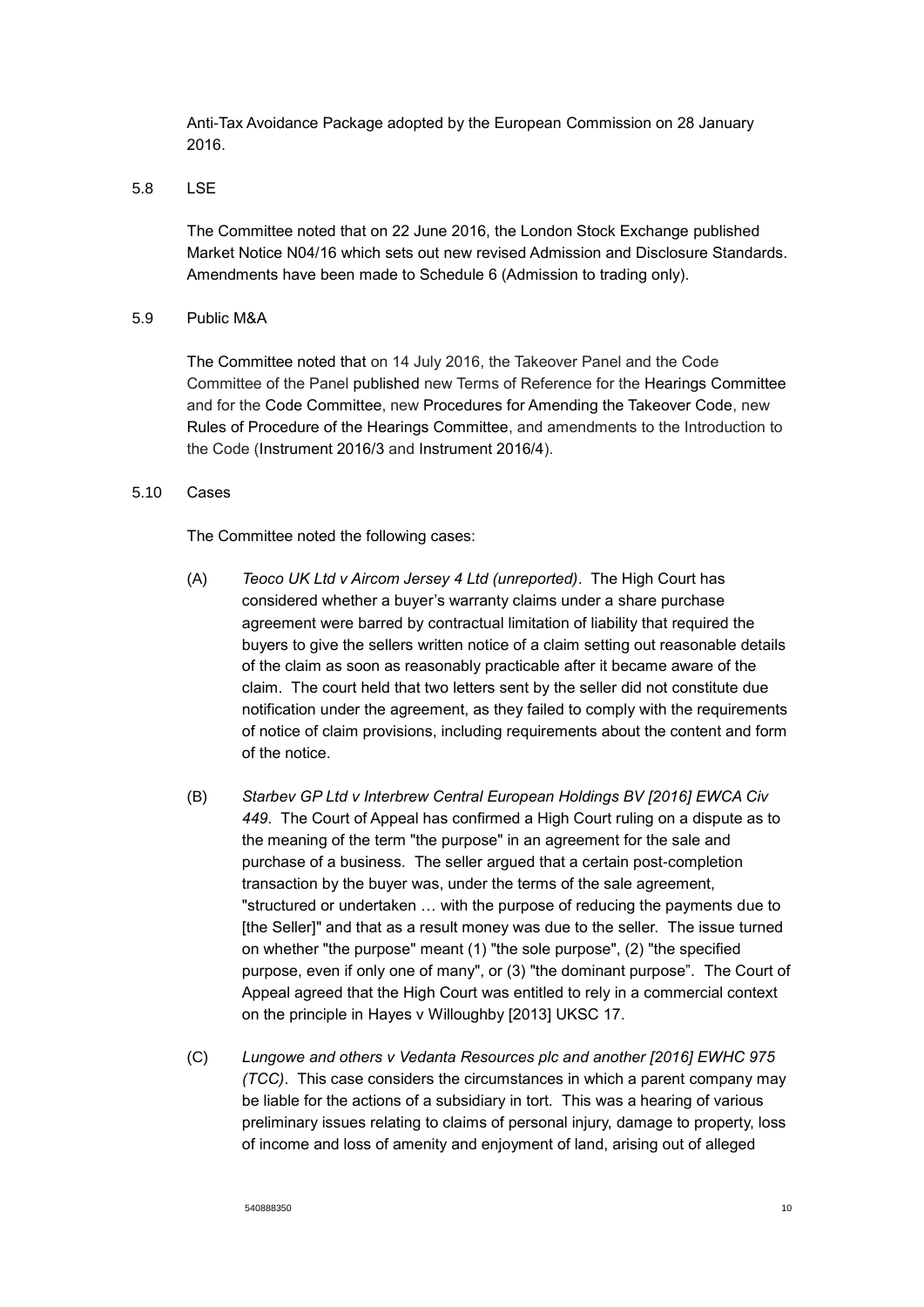pollution and environmental damage caused by the Nchanga copper mine in Zambia.

- (D) *Alexander v West Bromwich Mortgage Company Ltd [2016] EWCA Civ 498*. The Court of Appeal has overturned a High Court ruling in relation to the interpretation of conflicting clauses in a contract. A mortgage contract incorporated terms from a mortgage offer letter (which set out the specific details of the mortgage) and the lender's standard conditions. The offer letter stated that in the event of an inconsistency, the offer letter would prevail. The Court of Appeal held that the correct approach when faced with an inconsistency clause is to approach the inconsistency without any preconceived assumptions, so one should not strive to avoid or to find inconsistency. Applying this, it found that the offer letter and the conditions were inconsistent and could not sensibly be read together.
- (E) *Sherlock Holmes International Society Ltd v Aidiniantz [2016] EWHC 1076 (Ch)*. The court considered when articles of association may be amended by conduct in the context of directors being appointed despite not being members of the company, where the company's articles provided that only members were eligible to hold office. Where conduct alone is relied on, the conduct must lead to the conclusion that on the balance of probabilities the members intended to amend the articles and, further, intended to make the particular amendment contended for.
- (F) *BTI 2014 LLC v Sequana S.A. & Ors [2016] EWHC 1686 (Ch)*. The Committee discussed this case which considers a number of issues relating to the process for implementing a reduction of capital supported by a solvency statement and the circumstances in which the directors of a company are required to consider the interests of creditors. It was noted that the Sequana case contained helpful guidance in relation to reductions of capital by means of solvency statements. It was also noted that generally the decision was felt to be helpful to directors.

It was noted that the decision that a dividend can be a transaction to defraud creditors was surprising.

- (G) *Patel v Mirza [2016] UKSC 42, [2016] All ER (D) 91*. The Supreme Court considered the circumstances in which illegality should be a defence to a civil claim, in particular whether a claimant who had transferred money pursuant to an illegal contract could recover the sums paid, when the contract was not performed. The Supreme Court held that a claim will not be enforced if it would be harmful to the integrity of the legal system.
- (H) *MSC Mediterranean Shipping Company SA v Cottonex Anstalt [2016] EWCA Civ 789*. The Court of Appeal has held that an innocent party faced with a repudiatory breach did not have an option to affirm the contract because the defaulting party could not perform its contractual obligations. At first instance, the High Court found that the innocent party to the repudiatory breach could not affirm the contract because it had no "legitimate interest" in doing so; its only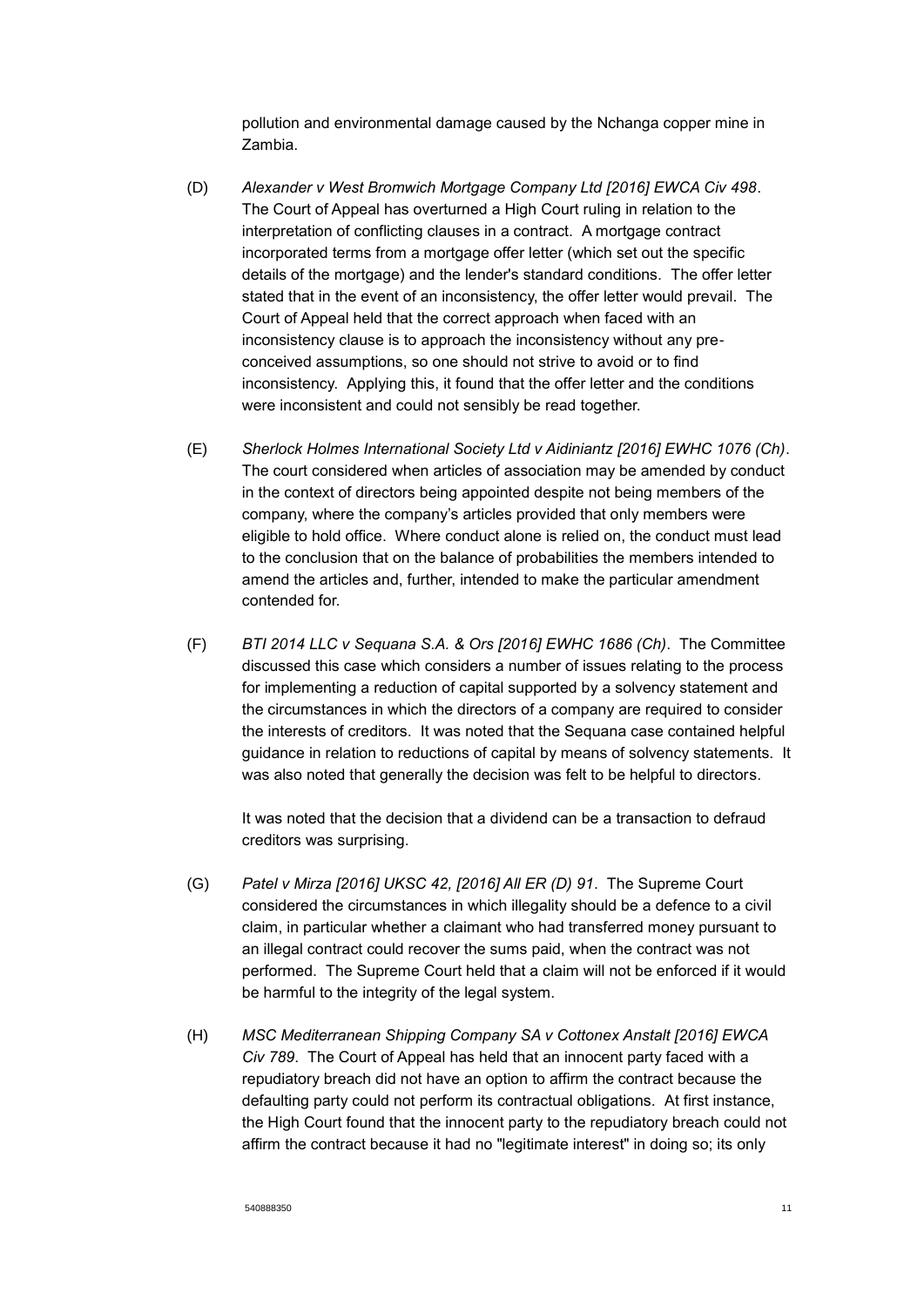reason for affirming was to continue to claim liquidated damages, which far outweighed the actual losses suffered. While agreeing that it would be unreasonable to affirm merely to claim the liquidated damages, the Court of Appeal held that, on the facts, the innocent party did not even have the option to affirm the contract in the first place because it was impossible for the defaulting party to perform its obligations.

- (I) *Idemitsu Kosan Co Ltd v Sumitomo Co Corp [2016] EWHC 1909 (Comm)*. On 6 July 2016, the High Court considered whether matters warranted by the seller to the buyer in a share purchase agreement were also representations capable of founding an action for misrepresentation under the Misrepresentation Act 1967. The court granted summary judgment dismissing the buyer's misrepresentation claim. It held that where a contractual provision states only that a party is giving a warranty, that party does not, by concluding the contract, make any statement to the counterparty that is actionable as a misrepresentation.
- (J) *Wey Education plc v Atkins [2016] EWHC 1663 (Ch)*. In this case the court considered a number of alleged breaches by the defendant director of the duty of loyalty and the duty to promote the success of the claimant companies (under s.172 Companies Act 2006).
- (K) *Re SABMiller plc [2016] EWHC 2153 (Ch)*. SABMiller plc sought an order under section 896 of the Companies Act 2006 summoning a single meeting of all of its ordinary shareholders other than its two largest shareholders for the purpose of considering a scheme of arrangement. At the convening hearing a shareholder argued that the court did not have jurisdiction to convene a meeting of the public shareholders from which the largest shareholders were excluded. The court held that it did have jurisdiction on the basis that the relevant provisions of the Companies Act 2006 should be interpreted flexibly and purposively so as to coincide with the legislative intention to promote compromises and arrangements.

# 5.11 Insolvency

The Committee noted that on 25 May 2016, The Insolvency Service launched a review of the corporate insolvency framework, consulting on options for reform.

#### 5.12 Miscellaneous

The Committee noted that on 17 August 2016, HMRC published Proposals for sanctions for those who design, market or facilitate the use of tax avoidance arrangements which are defeated by HMRC and to change the way the existing penalty regime works for those whose tax returns are found to be inaccurate as a result of using such arrangements.